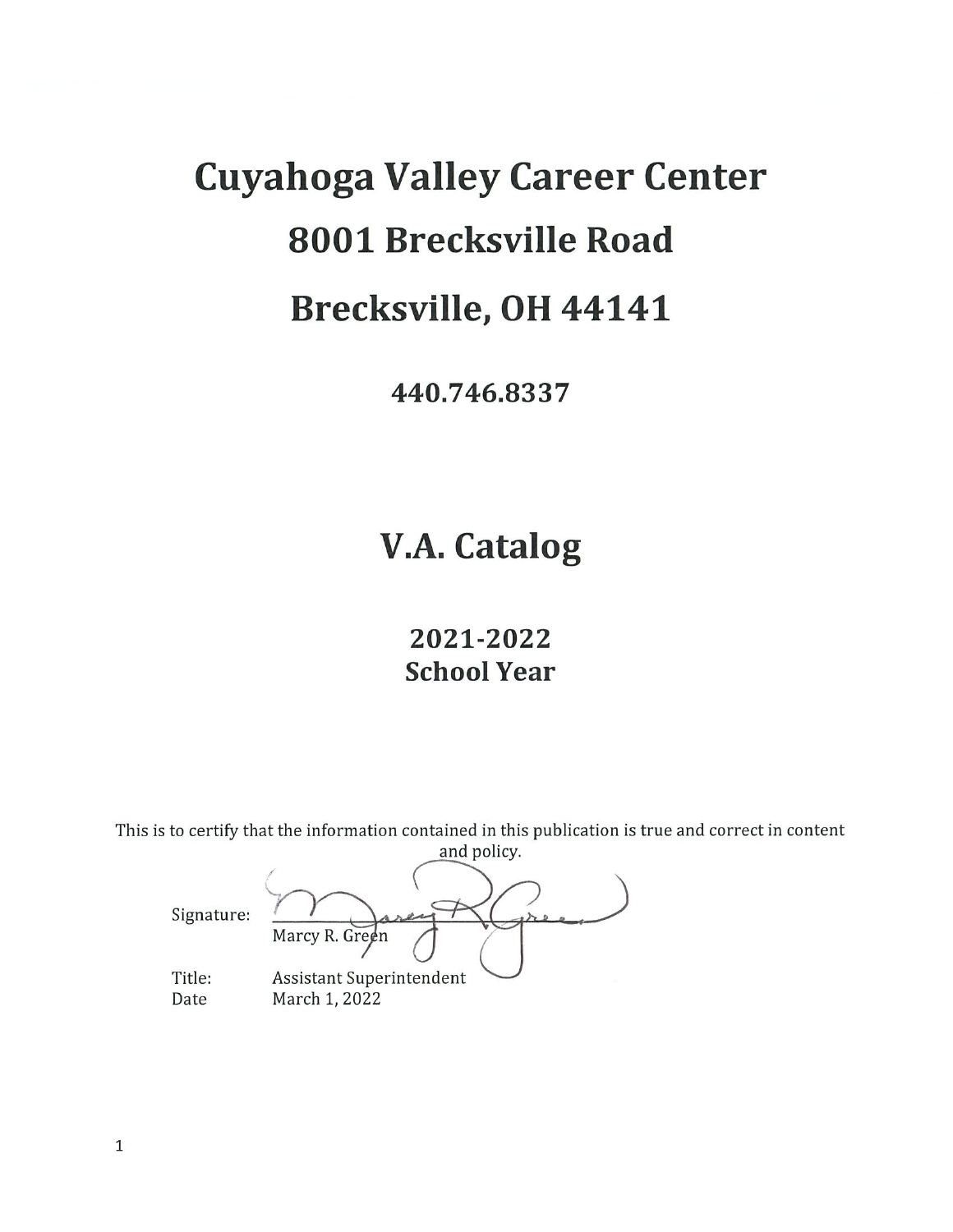## **Introduction**

As a member of the University System of Ohio our programs provide Quality Education and Affordable Tuition. To help students continue their education and advance to their next level of success, some programs qualify for college credit. Industry related certification, licensure and workforce development programs provide personalized attention, experienced instructors, and convenient schedules.

Our career pathway options and technical skill courses help students quickly gain the skills, credentials, licensure they need to reach their career goals. If a student prefers learning from home, many courses are now available in an online format. Leisure classes provide a variety of personal interest classes for all community members.

CVCC's Adult Education programs and expertise can help students achieve their education and career goals!

#### *Our mission is to prepare youth and adults to enter, compete, advance and lead in an ever changing world of work, college and careers.*

**Accredited Schools:** Cuyahoga Valley Career Center is Accredited by the Commission of the Council on Occupational Education.

## **Administration and Staff:**

#### **Governing Body:**

Board President, Rob Felber, Twinsburg Board Vice President, Gary Suchocki, Cuyahoga Heights James Gilbride Brecksville-Broadview Heights Ashley Thomas, Garfield Heights Heidi Dolezal, North Royalton (Rotating Member) Russell Fortlage, Independence Jacquelyn Arendt, North Royalton James Virost, Nordonia Hills Mike Kahoe, Revere

#### **Administration**:

David Mangas – Superintendent Marcy R. Green – Assistant Superintendent Richard Berdine – Treasurer Michael McDade – Business Manager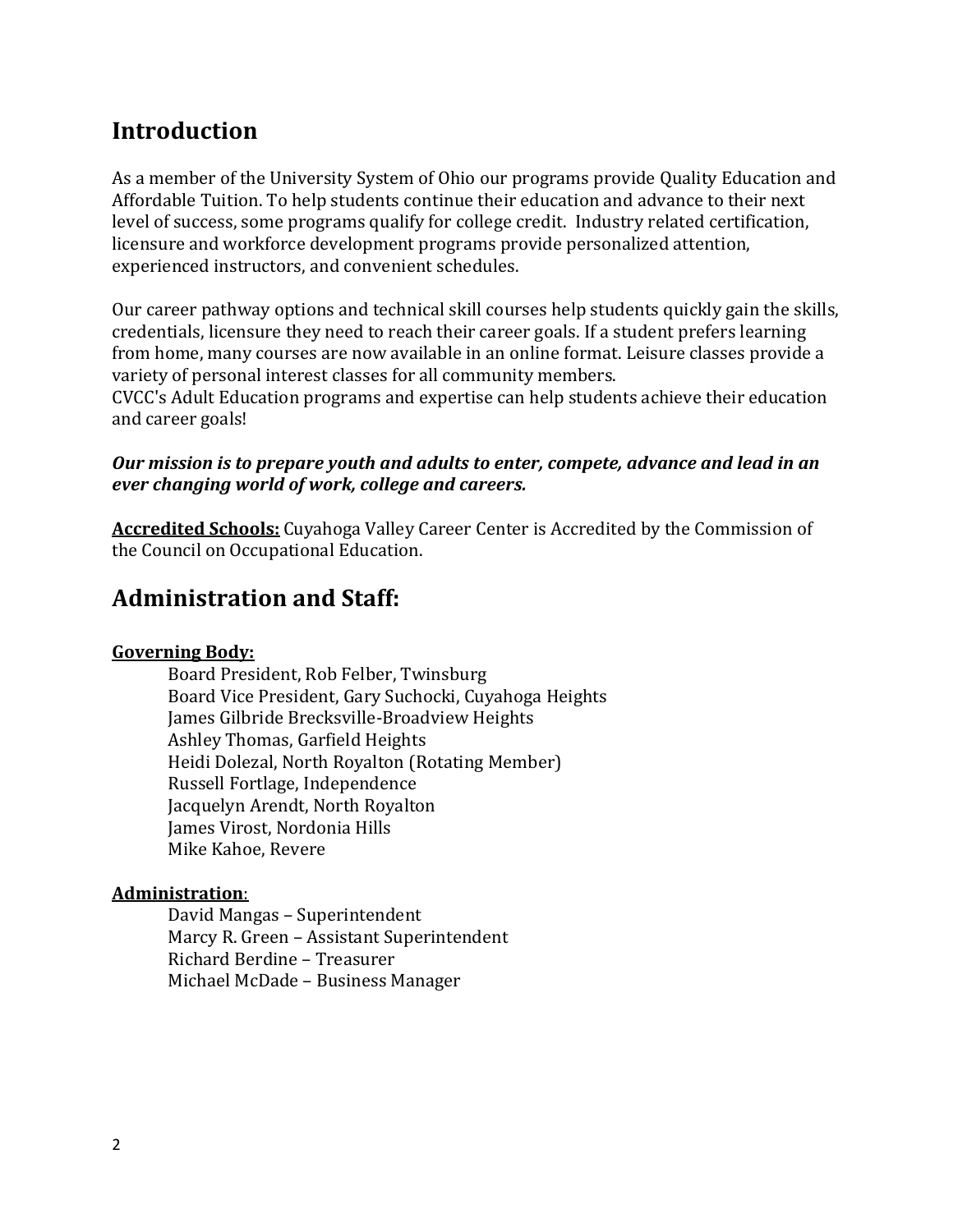#### **Adult Education Staff:**

Terri Lynn Brousseau – Adult Education Coordinator Michael Reynolds-Business Liaison Erin Farnsworth – Financial Aid/Student Services Carol Gileot – Administrative Assistant to Assistant Superintendent Karen Janka – Administrative Assistant Adult Education Claire Buchman – Administrative Assistant Adult Education (Evening)

#### **Practical Nursing Supervisor:**

Pattie Mandula

#### **Administrative Assistants:**

Allison Jouriles Stephanie Ciesla

#### **Faculty:**

Automotive Cosmetology Devon Everett CPR Kathleen Subotnik, Nolan Dylag Dental Assisting Program Lisa Theodore EKG Marissa Sensius Esthetics **Roberta** Ritter Emergency Medical Technician-Basic Dan Zezena Graphic Design for Print & Web Production Howard (Dan) Workman Heating Ventilation/Air Conditioning (HVAC) Daniel Hunter/Tharon Eulinberg Machining Technology *Richard Parrot* Medical Administrative Specialist (MAS) Phlebotomy Jennifer Wester STNA Sheila Loeding, Judith Brillinger Practical Nursing Program Kathy Alred, MSN, BSN, RN, CNP

Anna Marie Fazio, MSN, BSN, RN Lillian Hutchinson, RN Sheila Loeding, RN Pattie Mandula, MBA/HCM, BSN, RN Christopher Miklovic, BSN, RN Jill Pawluk, MSN, BSN, RN Laurie Robusto, RN, MSN Lonisha Sweeney, RN Michael Zana, Instructor, BSN, RN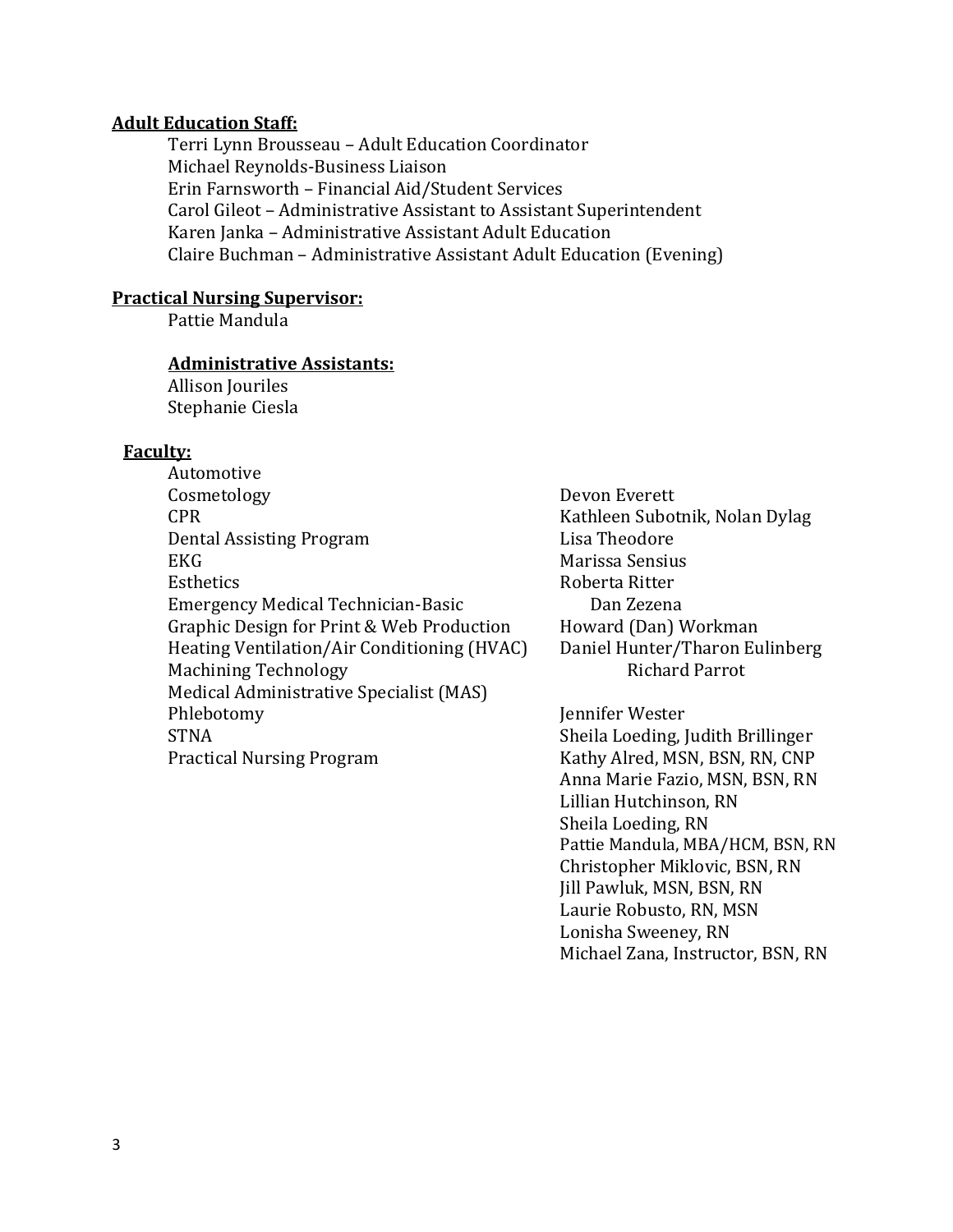#### **Facilities:**

CVCC has established a strong tradition of providing education to meet the needs of area students, employers and agencies dealing with economic and human resource development within the local community. As a result, various programs, services and facilities have evolved to fill those needs. The facility is 215,000 square feet and it includes 49 classrooms, 8 hands-on learning labs, 2 salon areas and a full service restaurant. It is a non-smoking facility located in a park-like setting of 125 acres.

#### **Equipment:**

The facility includes 19 computer labs with 431 computers, a simulated ambulance for EMS training and a practical nursing school with a lab with 6 beds for clinical demonstrations and simulation. There are an additional 8 labs for Industrial Training, IT, Health Careers, and Cosmetology.

|                                                                                                                              | <b>COURSE NAME</b>                                   | <b>TUITION</b> | <b>BOOKS</b><br><b>SUPPLIES</b><br><b>SEAT FEE</b> |
|------------------------------------------------------------------------------------------------------------------------------|------------------------------------------------------|----------------|----------------------------------------------------|
|                                                                                                                              | Machining                                            | \$9,726        | \$501                                              |
|                                                                                                                              | Cosmetology                                          | \$15,349       | \$1,165                                            |
|                                                                                                                              | Dental Assisting Program                             | \$4,359        | N/A                                                |
|                                                                                                                              | <b>Emergency Medical Technician-</b><br><b>Basic</b> | \$1,300        | N/A                                                |
|                                                                                                                              | <b>EKG Technician</b>                                | \$1,445        | N/A                                                |
|                                                                                                                              | Esthetics                                            | \$6,750        | \$820                                              |
|                                                                                                                              | Graphic Design for Print & Web<br>Production         | \$2,285        | N/A                                                |
|                                                                                                                              | Heating, Ventilation/Air<br>Conditioning (HVAC)      | \$3,353        | \$159                                              |
|                                                                                                                              | Phlebotomy                                           | \$1,499        | \$238                                              |
| *There is no differential<br>in tuition for district and<br>non-district students.<br>** All costs are subject<br>to change. | <b>Practical Nursing</b>                             | \$14,100       | \$2,114                                            |
|                                                                                                                              | <b>State Tested Nurse Aide</b>                       | \$795          | N/A                                                |
|                                                                                                                              | Web Design and Animation                             | \$2935         | N/A                                                |

#### **Tuition and Fees:**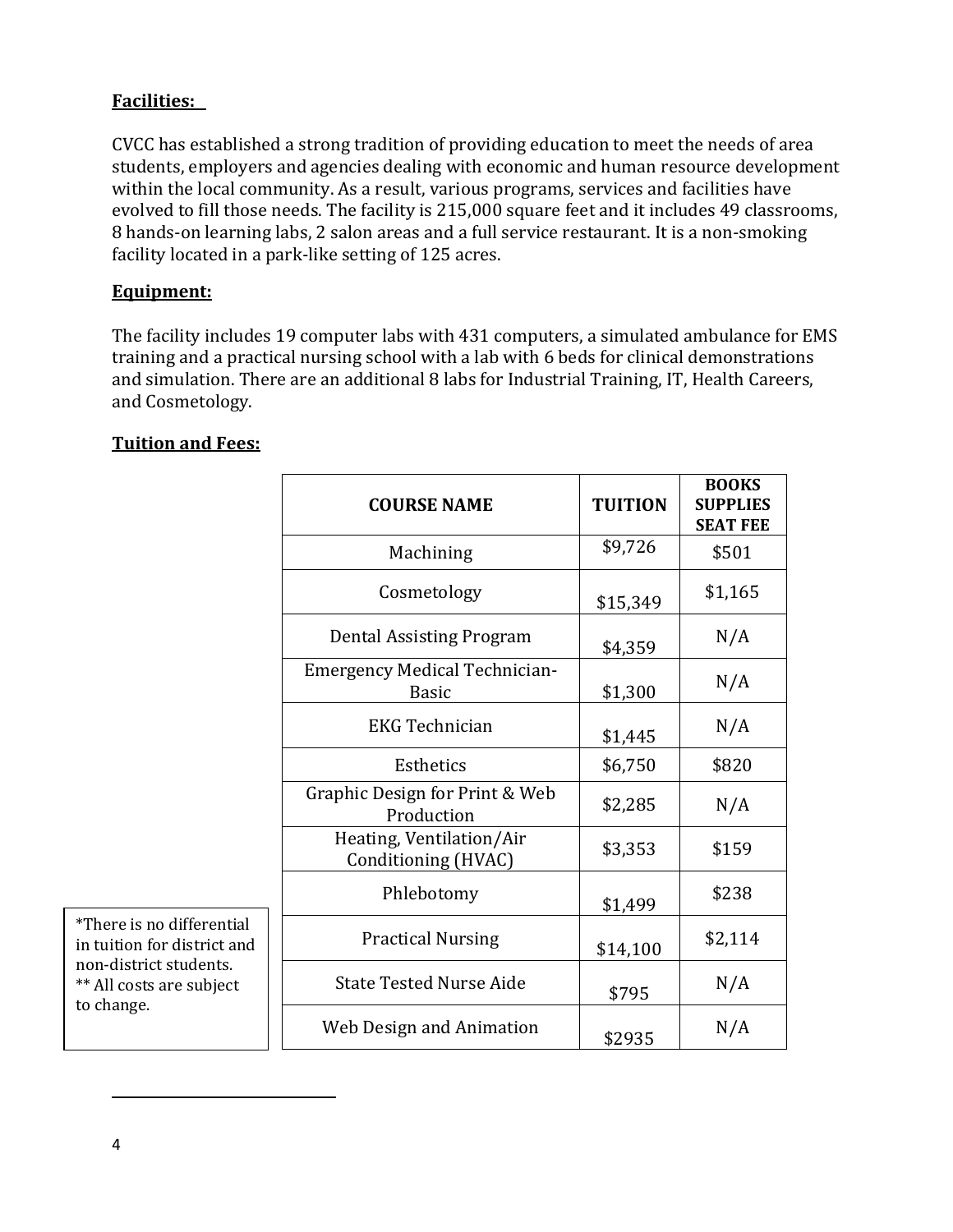## **Veterans Benefits Coverage**

A Covered Individual is any individual who is entitled to educational assistance under chapter 31, Vocational Rehabilitation, or chapter 33, Post 9/11 GI Bill benefits.

Any covered individual is permitted to attend or participate in the course of education during the period beginning on the date on which the individual provides to the educational institution a certificate of eligibility for entitlement to educational assistance under chapter 31 or 33 and ending on the earlier of the following dates:

- 1. The date on payment from the VA is made to the institution.
- 2. 90 days after the date the institution certified tuition and fees following the receipt of the COE

Veterans Benefits are available for programs approved by the VA. Please contact Erin Farnsworth at 440-746-8337. Cuyahoga Valley Career Center will not impose any penalty, including the assessment of late fees, the denial of access to classes, libraries, or other institutional facilities, or the requirement that a covered individual borrow additional funds, on any covered individual because of the individual's inability to meet his or her financial obligations to the institution due to the delayed disbursement of funding from the Department of Veterans Affairs under Chapter 31 or 33.

## **Refund Policy**

**Refund Policy:** Refunds are issued in the method fees were paid, either by check (once check has cleared) or credited to your account, within 2-3 weeks of processing approved refund paperwork.

**Textbook/Material/Supply/Uniform Fees:** Fees are included in the tuition, unless otherwise specified, and are NON-REFUNDABLE. Textbook prices are subject to change without notice.

**Withdrawal:** Students that withdraw after the first day of class or are dismissed due to poor academic performance or attendance will be evaluated to see if they are eligible for a prorated refund of their tuition. Tuition refunds will be prorated based upon the amount of tuition paid and the percentage of the program completed by the student. **Students that complete 60% of their scheduled program are not eligible for a prorated refund of their tuition.** Books, fees, uniform costs, tools and seat fee (if required) are nonrefundable. (The calculation to determine the percentage of a program completed by a student is based on the number of hours in the program.)

**Classes Cancelled by CVCC:**Students will automatically receive a 100% refund for classes cancelled by CVCC.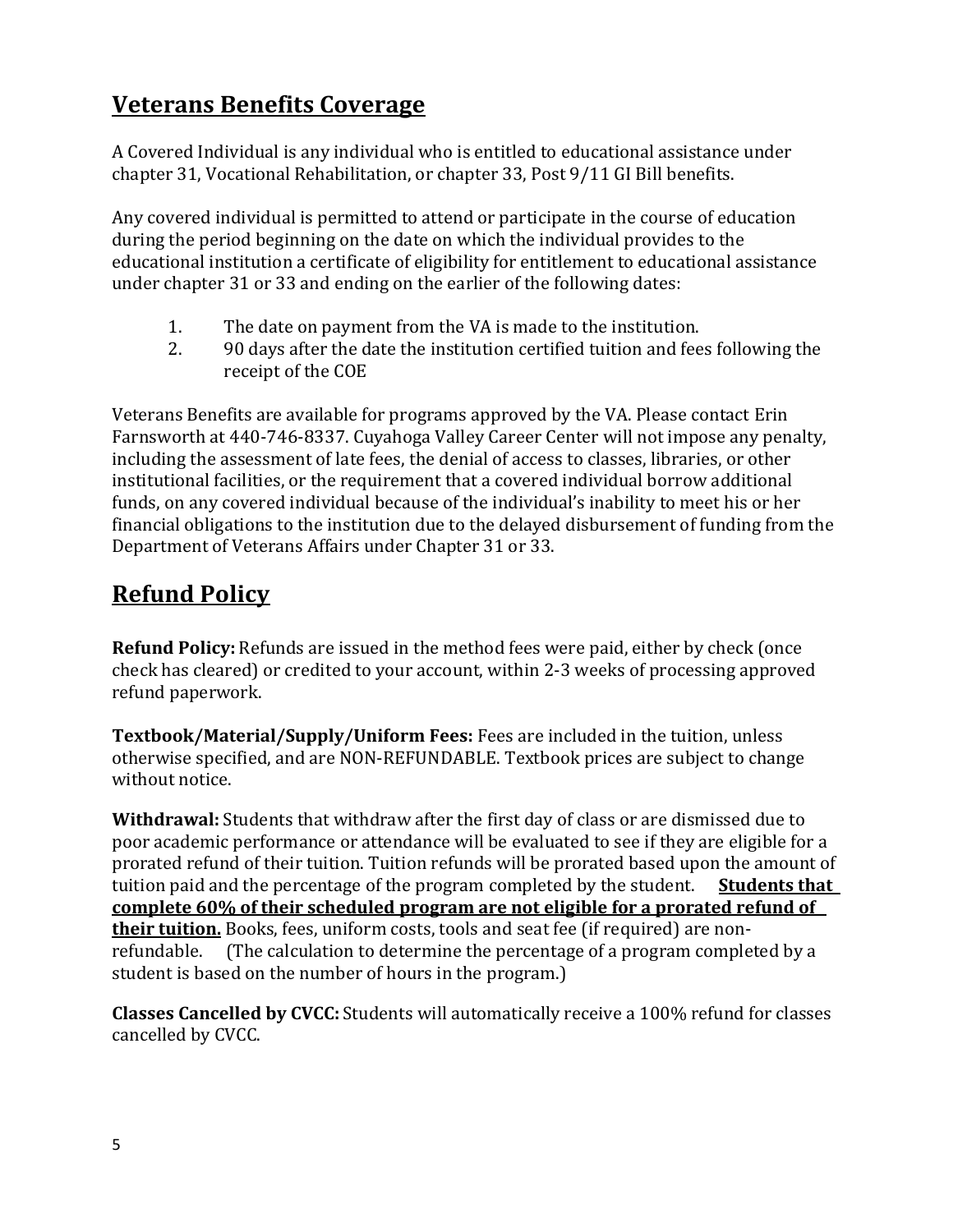#### **Class Schedule:**

| <b>COURSE NAME</b>                                  | <b>Theory</b><br><b>Hours</b> | Lab<br><b>Hours</b> | <b>DAYS CLASS MEETS</b>                              | <b>TIME OF SCHEDULED</b><br><b>CLASS</b> | <b>Start Date</b>  | <b>End Date</b>    |
|-----------------------------------------------------|-------------------------------|---------------------|------------------------------------------------------|------------------------------------------|--------------------|--------------------|
| <b>Machining Technology</b>                         | 105                           | 545                 | Tuesday, Wednesday,<br>Thursday                      | 4:00-9:00 pm                             | TBD                | TBD                |
| Cosmetology                                         | 386                           | 1114                | Monday, Tuesday,<br>Wednesday, Thursday              | 4:30-9:30 pm                             | 1/20/21<br>10/4/21 | 9/8/22<br>5/17/23  |
| Dental Assisting Program                            | 72                            | 144                 | Monday, Wednesday,<br>Thursday                       | 5:30-8:30 pm                             | 9/13/21            | 4/7/22             |
| <b>EKG</b> Technician                               | 50.5                          | 24.5                | Tuesday, Thursday                                    | 5:30-8:30 pm                             | 11/2/21<br>2/15/22 | 5/31/22<br>5/17/22 |
| <b>Emergency Medical</b><br>Technician-Basic        | 152                           | 20                  | Monday & Thursday                                    | $6:00-10:00$ pm                          | 1/10/22            | 6/20/22            |
| Esthetics                                           | 156                           | 444                 | Monday, Tuesday,<br>Wednesday, Thursday              | 4:00-9:00 pm                             | 9/13/22            | 5/10/22            |
| Graphic Design for Print &<br>Web Production        | 15                            | 114                 | Monday & Wednesday                                   | $6:30-9:30$ pm                           | 10/5/21            | 4/28/22            |
| Heating, Ventilation and Air<br>Conditioning (HVAC) | 93                            | 107                 | Monday & Wednesday                                   | $6:00-10:00$ pm                          | 8/23/21<br>1/4/22  | 3/16/22<br>7/21/22 |
| Phlebotomy                                          | 35                            | 125                 | Monday, Tuesday,<br>Wednesday                        | 5:30-8:30 pm                             | 9/13/21<br>1/3/22  | 12/16/21<br>4/8/22 |
| <b>Practical Nursing</b>                            | 1018                          | 82                  | Monday, Tuesday,<br>Wednesday, Thursday, &<br>Friday | 7:30 am-3:00 pm<br>4:30-9:30 pm          | 8/26/21<br>7/23/20 | 6/9/22<br>6/9/22   |
|                                                     |                               |                     | Monday, Wednesday,<br>Thursday                       | 10:00 am-3:30 pm                         | 9/22/21            | 6/8/23             |
| <b>State Tested Nurse Aide</b>                      | 67                            | 20                  | Monday, Tuesday,<br>Thursday                         | 4:30-9:30 pm                             | 9/23/21<br>1/11/22 | 11/16/21<br>3/3/22 |
| Web Design & Animation                              | 15                            | 114                 | Tuesday & Thursday                                   | 6:30-9:30 pm                             | 10/11/21           | 5/2/22             |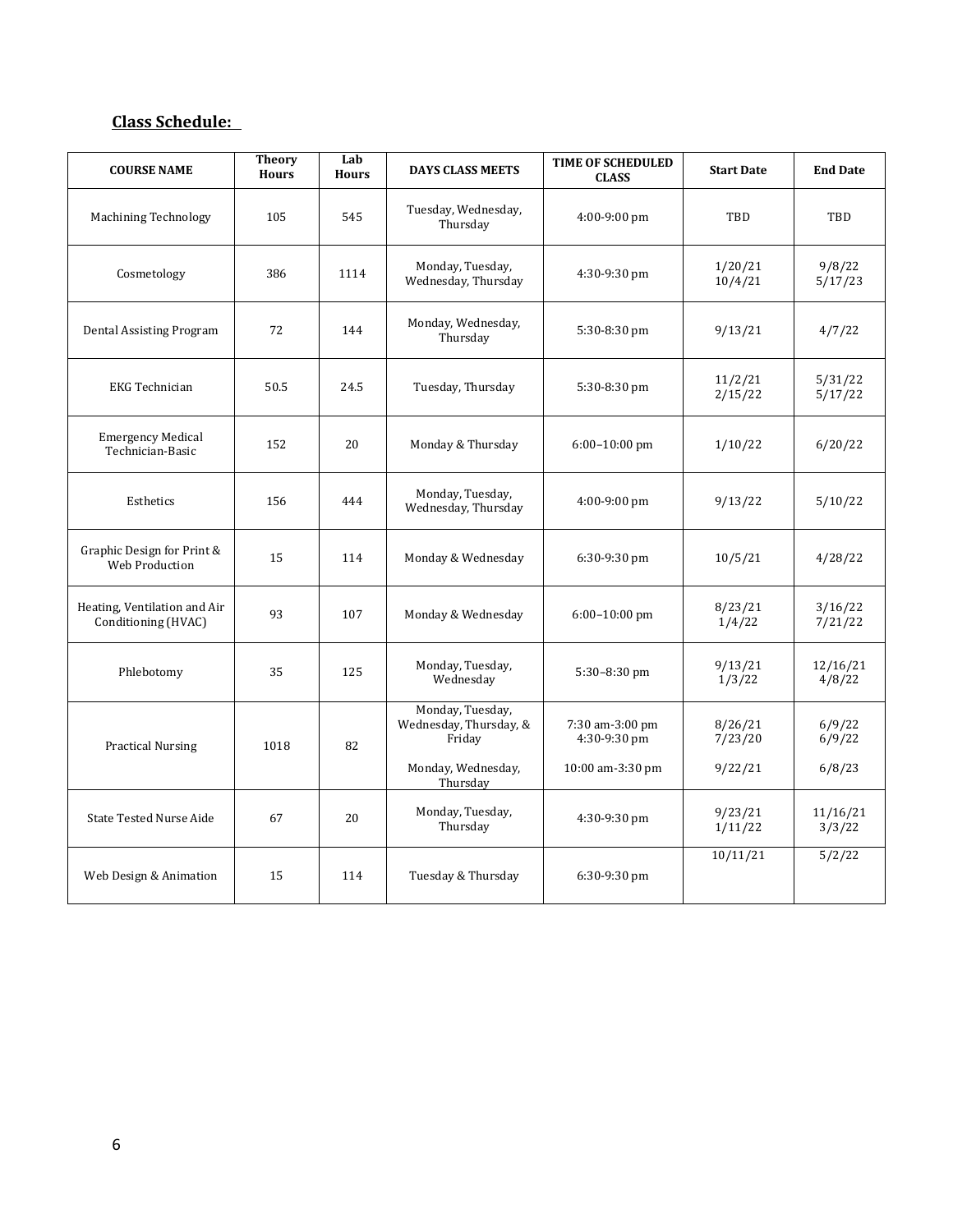## **School Policies**

#### **Admission Requirements:**

Registration is open to anyone 16 years of age or older. Age requirements may vary depending upon personal/leisure program offerings. High school students who are enrolled in a regular high school program must have written permission from their parents and the school principal or counselor to register for a course. Documentation will be required for programs that indicate a high school diploma or a GED is a prerequisite. **Some programs require Work Keys Testing. This Pre-entrance Testing must be completed and benchmarks met to be eligible for admission.**

#### **Student Conduct:**

CVCC reserves the right to dismiss a student for behavioral issues, cheating or violating CVCC policies or guidelines.

#### **Interactive/Communication Behaviors:**

Communication manner with clients, faculty, staff and peers is expected to be positive and of a professional nature. Theft, cheating, insubordination or disrespectful behavior with instructors, CVCC staff, or cooperating clinical or externship site staff is unacceptable and may jeopardize a student from remaining in the program. Inappropriate, foul language or profanity in the classroom or lab area may facilitate immediate dismissal from the program. Inability to work with co-workers, continual antagonism with instructor or classmates, and/or repeated cause of dissension among classmates or co-workers is unacceptable behavior, considered unprofessional, and may be grounds for dismissal. CVCC School District endorses an anti-harassment policy, "Sexual Harassments" has the same definition as set forth in the policy of the Board, as reflective of the definition set forth in Title VII of the Civil Rights Act of 1964, Title IX of the Education Amendments of 1972, and the Ohio Revised Code 4112.02. Sexual or gender based behavior that is unwelcome, unwanted, and/or uninvited by the recipient can be verbal, non-verbal and/or physical and/or an issue of power or control is unacceptable. Faculty and supervisor guidance, along with academic content will assist the student in developing positive and professional level of communication and interactive skills, expected of industry professionals. Any act that violates or compromises client safety, legal or the ethical standards may be grounds for immediate course failure and/or dismissal from the program.

#### **Non-School Dates**

CVCC observes the following holidays: Labor Day, Thanksgiving Christmas Eve, Christmas Day, New Year's Eve, New Year's Day, and Martin Luther King Jr. Observance, President's Day, Good Friday, Memorial Day and Independence Day. Other non-school days may occur due to high school activities, winter break or spring break. In the case of those events, students will be notified by their instructor and/or program coordinator.

#### **Policy for Granting Credit for Previous Education and Training**

The program supervisor or coordinator will evaluate official transcripts and documentation of previous education and training to determine if applicable.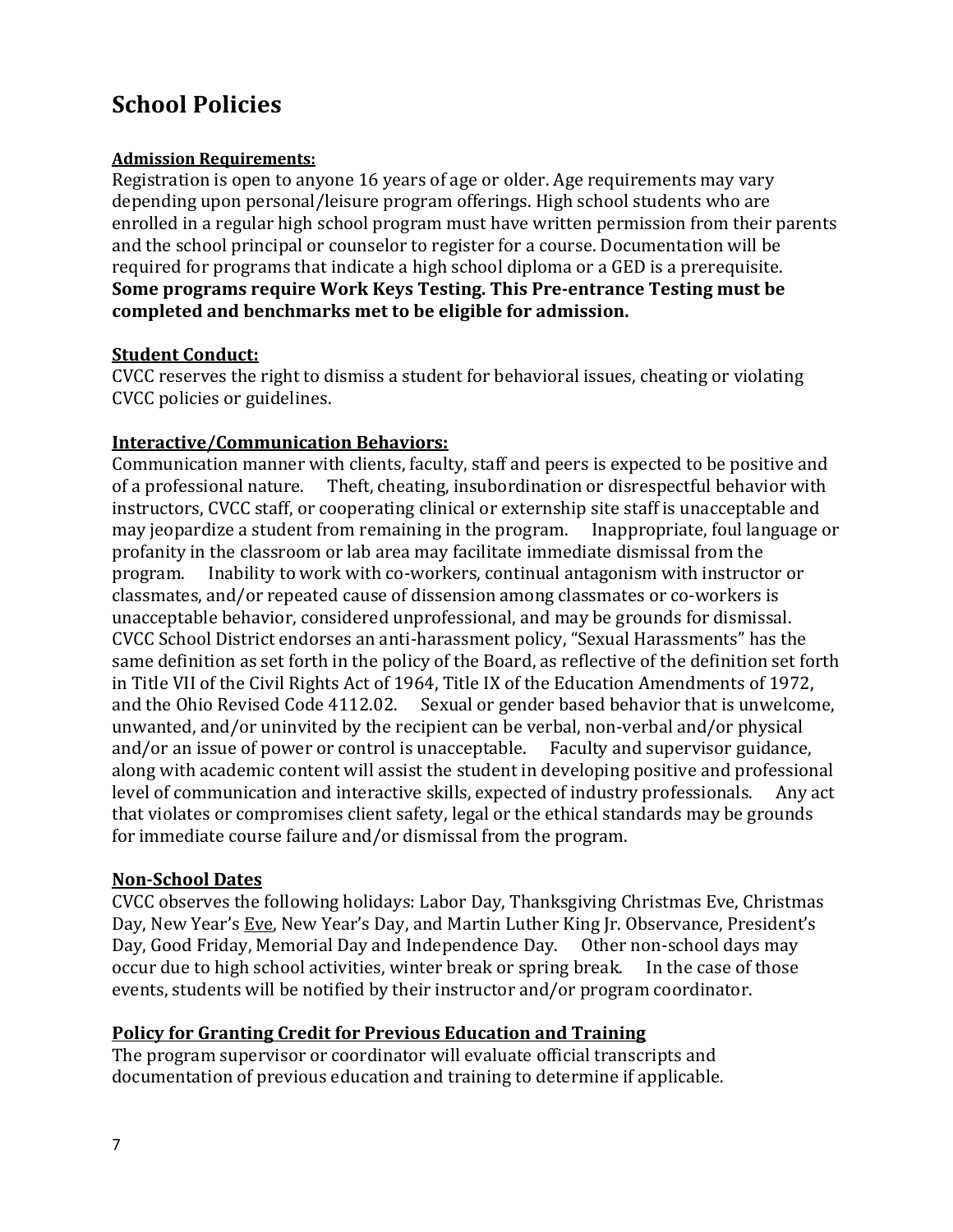#### **Minimum Grades for Satisfactory Academic Progress**

**Computers and Technology (Graphic & Web Design) 70%**

**Cosmetology** 75% Minimum Required

**Machining Technology** 70% Minimum Required

**Emergency Medical Technician – Basic** 80% Minimum Required

#### **Esthetics**

75% Minimum Required

**Health Careers (Dental Assisting, EKG, Phlebotomy, STNA)** 80% Minimum Required

**Heating, Ventilation andAir Conditioning (HVAC)** 70% Minimum Required

**Practical Nursing**  79.5% Minimum Required

#### **Grading Scale**

Grading scales vary by program and are published in the individual student handbooks**.**

#### **Probation Period**

Student academic progress and attendance are reviewed on a monthly basis. Probation is determined by program guidelines identified and documented in the individual program student handbooks.

#### **Dismissal/Termination**

Immediate dismissal may occur without prior warning for behavior of an extremely serious nature, violation of CVCC policies/procedures, foul/inappropriate language, and where appropriate violation of clinical site policies/procedures, violation of confidentiality oath, unsafe lab/clinical practice or careless performance.

Academic and attendance performance is reviewed on an on-going basis. Academic dismissal from a program is determined by program guidelines identified and documented in the individual program student handbooks, along with program guidelines established by the approving board or agency issuing the credential or license. Minimum grades for satisfactory academic progress are reviewed at the end of each term, and the student is dismissed if they have not achieved the required minimum grade/percentage to progress in the program.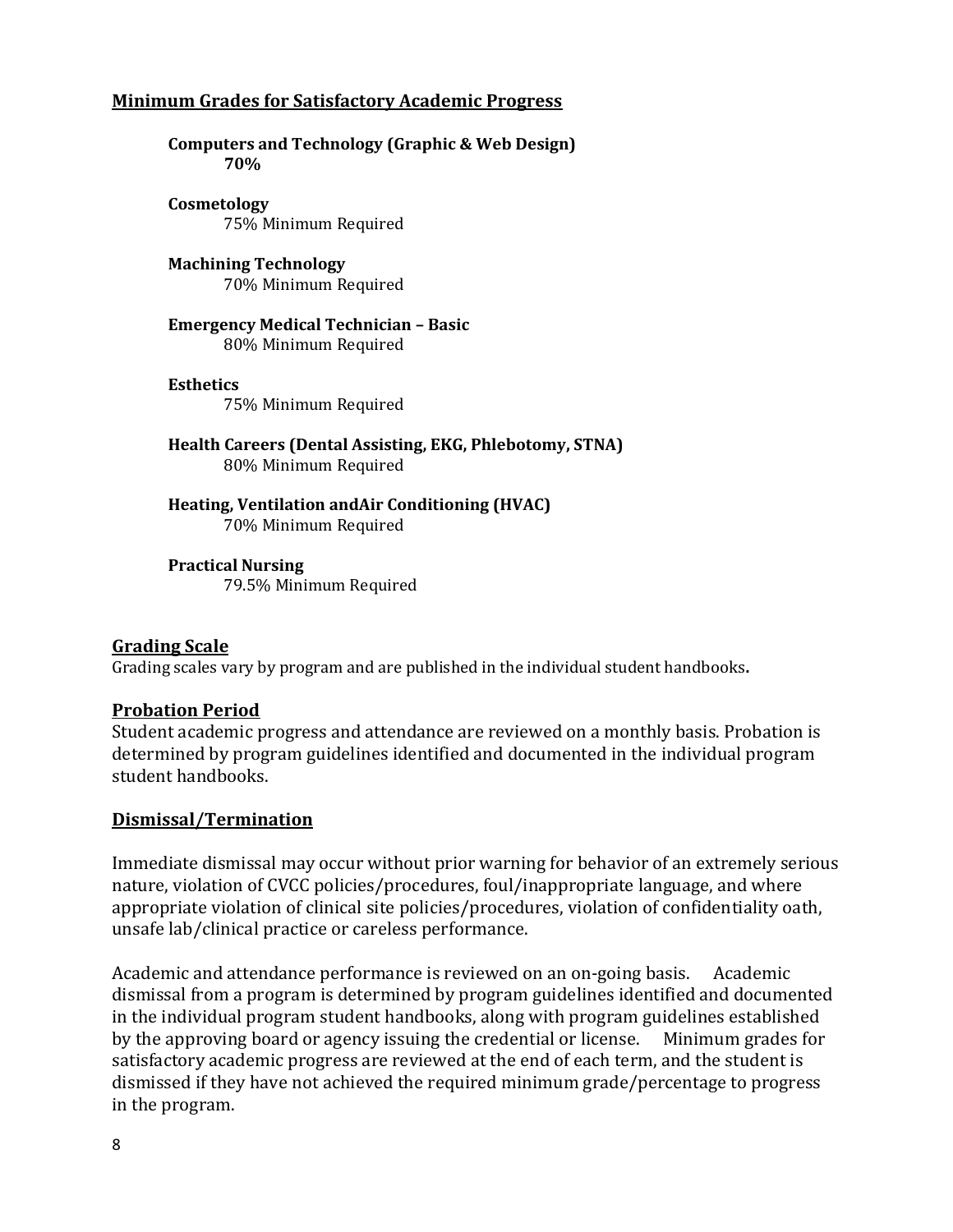Attendance dismissal from a program is determined by program guidelines and documented in the individual program handbooks. Any student who misses more than 20% of total course hours and had no make-up hours available to them will be dismissed. Any student who misses more than 20% of the hours in the program and does have makeup time available must complete those hours within the time frame. The instructor will determine the availability of makeup hours. Pace of progression is required to make sure a student completes within the maximum time frame.

The student will be notified of their dismissal, in writing, by the program instructor and/or Supervisor or Coordinator of the program. The notification will include reason for dismissal and what, if any, academic and attendance thresholds were not met.

#### **Attendance/Absence Policy**

Individual programs follow the guideline established by the approving board or agency issuing the credential or license. Re-entrance to a program needs required approval of the program supervisor or program coordinator following the guidelines of the accrediting board made public on website.

#### **Enrollment Dates**

Students can register or apply once pre-requisite assessments are completed satisfactorily. Program start dates are published in our catalog and on our website.

#### **Leave Policy**

Leave of absences vary by program and are published in the individual student handbooks.

#### **Tardiness Policy**

Tardiness policies vary by program and are published in the individual program student handbooks.

#### **Make-Up Work Policy**

Make-up work is determined by the program coordinator and instructor based on individual circumstances and program guidelines.

#### **Policy for Granting a Certificate upon Satisfactory Completion of Training**

A Certificate of Completion is provided to each student upon successfully meeting the attendance and academic/clinical requirements of the course.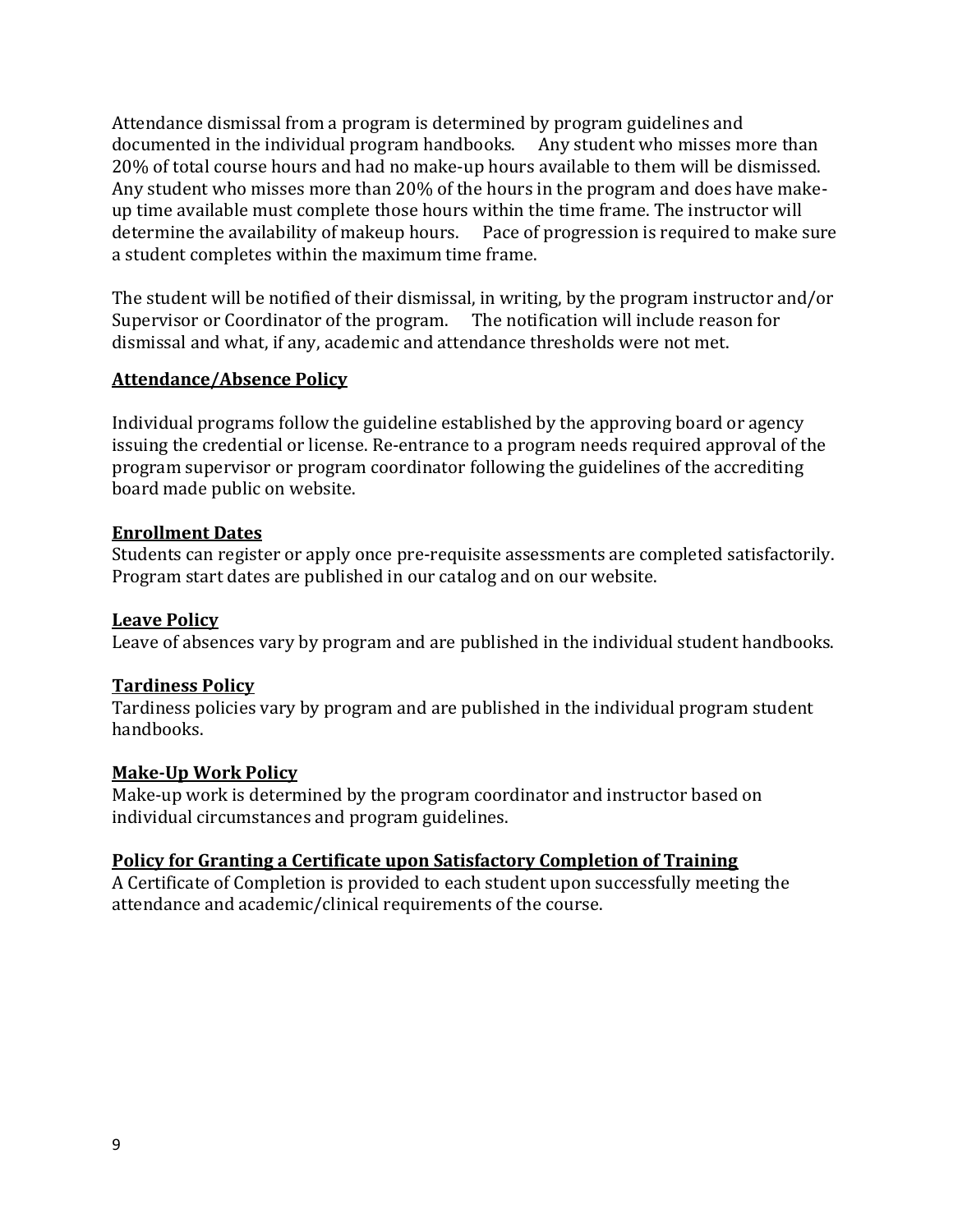### **Program Descriptions**

#### **Machining Technology**

This program will prepare individuals for multiple levels of computer numerical training (CNC) employment opportunities. The seven course modules are: Machining Fundamentals, Machine Tool Introduction, CNC Milling Level 1, CNC Turning Level 1, CAD/CAM Systems, CNC Advanced Machining I, and CNC Advanced Machining II. All six modules are 100 hours with Machining Fundamentals being 50 hours.

#### **Cosmetology**

This program will prepare students for the many career opportunities in the Cosmetology Industry by meeting the 1500 hour requirements of the Ohio State Board of Cosmetology and allowing a student to learn and grow in a supportive environment. The program consists of theory instruction in the classroom along with practical lab experience on the clinic floor. Upon completion of the program, students are prepared to take the Ohio State Board of Cosmetology licensing exam.

#### **Dental Assisting Program**

This program will prepare students to be employed as a dental assistant and to sit for the Registered Dental Assistant Certification exam offered through American Medical Technologies. There is four module curriculum which includes: Dental Assisting Responsibilities/Preventative Dentistry, Restorative Dental Materials/Chairside Assisting, Radiology & Related Dental Office Procedures/Dental Assisting Methods and Applied Chairside Assisting/Dental Lab Processes to compose the 216 hours.

#### **Emergency Medical Technician-Basic**

This 172 hour course offers didactic and practical training in critical thinking skills, crisis intervention, emergency scene management, proper recognition and management of medical emergencies, trauma patient care and general ambulance operations. Course methods of instruction are formatted to prepare graduates for future paramedic education. Curriculum is in accordance with the State of Ohio Division of EMS with testing by the National Registry of Emergency Medical Technicians.

#### **EKG Technician**

This 75 hour program prepares students to function as EKG Technicians and to take the National Healthcare Association (NHA) Certified EKG Technician exam. This course includes practice and background information on anatomy of the heart, physiology, medical disease processes, medical terminology, medical ethics, and legal aspects of patient contact and electrocardiography. Hands on exercises prepare students to transition from classroom practice to real-world employment.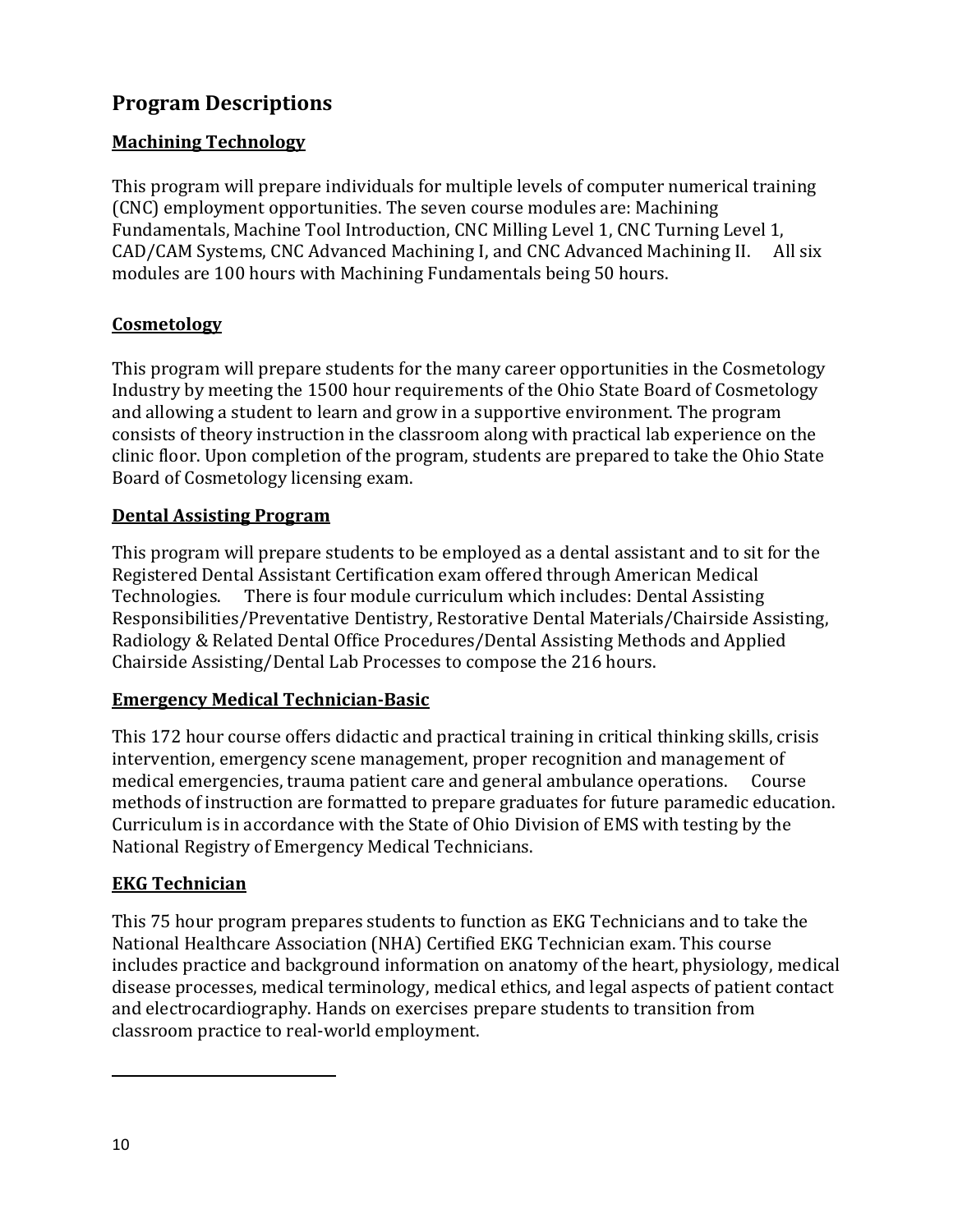#### **Esthetics**

This program will train the student to perform skin analysis, facials, waxing and body treatment including relaxation massage using current esthetician tools and electrical equipment. Instruction in make-up application and salon management including retail sales, inventory control, and employee maintenance are components of the program. The Esthetics student will be prepared to take the Ohio State Examination for their Esthetician License upon completion of the 600 hour program.

#### **Graphic Design for Print and Web Production**

This 129 hour hands-on program will allow the student to create a number of graphic design projects for print production including logos, newsletters, business cards, flyers, advertisements, and brochures. Topics covered in this course are design, typography, use of color in design, how to create and use vector images, page layout design, image manipulation and photo retouching, color adjustments using levels, how to save images for print and web, preparing files for print production and PDF portfolios. Completion of this program will prepare students for the Adobe ACA (Adobe Certified Associate) exam.

#### **Heating, Ventilation/Air Conditioning (HVAC)**

This 200 hour program has five components including: Basic, Heating, Cooling, Basic Electrical and Certification Preparation. Successful completion of this 200 hour program leads to testing for the CFC Section 608 Certification, NATE (North American Technician Excellence) Heating and Cooling Support Technician Certificate and the NATE Course Exam Certification.

#### **Medical Administrative Specialist**

This 710 hour program instructs students in medical office skills specifically in the areas of medical office software, management and marketing skills, including Microsoft Office. It will introduce students to a variety of medical facilities and/or offices that will employ a Medical Administrative Specialist. Additionally, skills in the areas of problem-solving, divergent thinking, cooperative learning, communication and applying technology will be developed and enhanced.

#### **Phlebotomy**

This 160 hour course will focus on the principles of obtaining peripheral and capillary blood samples. Class topics include specimen collection and processing, communication skills, clerical, safety standards, legal, ethical, and professional credentials. Laboratory simulations give a hands-on approach to enhance classroom learning. Successful completion of this course leads to testing at the National Healthcare Association for certification as a Phlebotomist.

#### **Practical Nursing**

This 1200 hour course prepares the student to pass the Ohio State Board of Nursing NCLEX exam to become a Licensed Practical Nurse through classroom instruction and clinical sites. The three components of the course include: Nursing Fundamentals, Throughout the Life